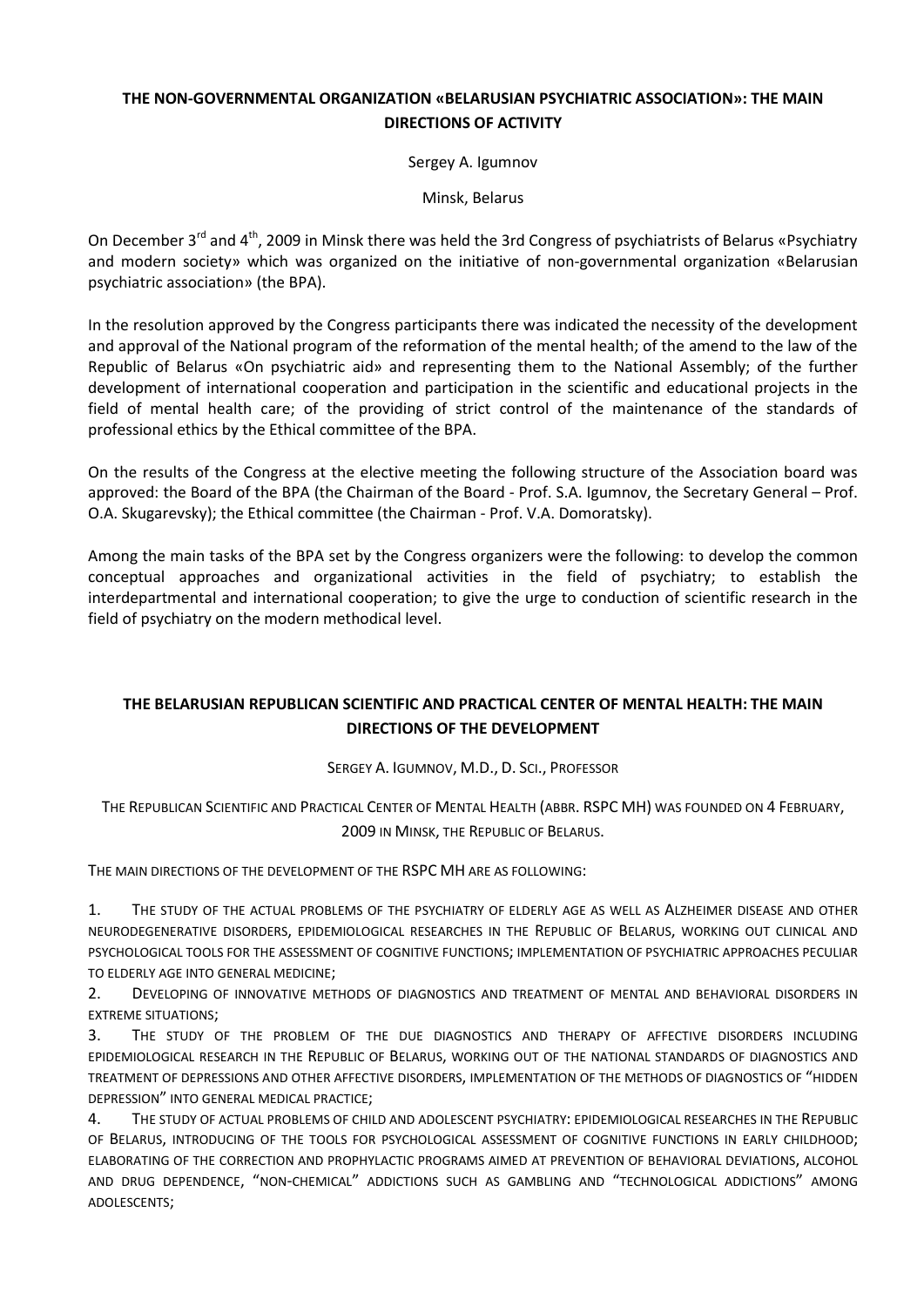5. IDENTIFICATION OF PSYCHOLOGICAL, SOCIAL-DEMOGRAPHIC AND OTHER FACTORS INFLUENCING THE INDICES OF THE QUALITY OF LIFE OF THE PATIENTS SUFFERED FROM MENTAL DISORDERS AS WELL AS CHRONIC SOMATIC DISEASES;

6. DEVELOPING OF INNOVATIVE METHODS OF DIAGNOSTICS AND PREVENTION OF SUICIDAL AND PARASUICIDAL BEHAVIOR;

7. THE PARTICIPATION IN ORGANIZING OF INTERDISCIPLINARY INTERACTION IN SETTING UP OF THE NATIONAL SYSTEM OF THE EARLY IDENTIFICATION OF THE CHILDREN REQUIRING SOCIAL AND MEDICAL-PSYCHOLOGICAL PROTECTION OF THE STATE;

8. DEVELOPING OF THE SCIENTIFIC PROGRAMS ON CLINICAL APPROBATION OF THE MODERN PSYCHOPHARMACOLOGICAL MEDICATIONS ACCORDING TO INTERNATIONAL RESEARCH STANDARDS;

9. THE PARTICIPATION IN THE EXPERTISE AND CLINICAL APPROBATION OF THE PSYCHOTHERAPEUTIC TECHNOLOGIES INTRODUCED IN BELARUS;

10. WORKING OUT AND PUBLISHING OF SCIENTIFIC ARTICLES, INSTRUCTIONS, MANUALS AND MONOGRAPHS ON THE TOPIC OF THE RESEARCH;

11. THE DEVELOPMENT OF INTERNATIONAL COOPERATION IN THE AREA OF MENTAL HEALTH PROBLEMS.

THE REPUBLICAN SCIENTIFIC AND PRACTICAL CENTER OF MENTAL HEALTH (ABBREVIATION: RSPC MH) IS SITUATED IN 152, DOLGINOVSKY TRACT, MINSK 220053, THE REPUBLIC OF BELARUS ON THE BASIS OF THE REPUBLICAN CLINICAL PSYCHIATRIC HOSPITAL (ABBR. RCPH), WELL KNOWN WITH ITS PROFOUND CLINICAL TRADITIONS (IT WAS ESTABLISHED IN 1919). THE RSPC MH CONSISTS OF RESEARCH LABORATORIES AND RESEARCH GROUPS INCLUDED INTO 2 DEPARTMENTS: THE DEPARTMENT OF SOCIAL AND CLINICAL PSYCHIATRY AND THE DEPARTMENT OF ADDICTION PROBLEMS EMPLOYING MORE THAN 30 RESEARCH WORKERS. BEING THE MAIN COORDINATING CENTER IN THE AREA OF MENTAL HEALTH RESEARCH IN THE REPUBLIC OF BELARUS, THE CENTER HAS BEEN DEVELOPING VARIOUS SCIENTIFIC CONTACTS WITH PROFILE RESEARCH CENTERS AND CHAIRS IN THE REPUBLIC OF BELARUS, RUSSIAN FEDERATION AND OTHER CIS COUNTRIES. WE HOPE TO ESTABLISH FRUITFUL SCIENTIFIC COOPERATION WITH LEADING SCIENTIFIC SCHOOLS AND CLINICS OF THE EUROPEAN UNION, THE USA, JAPAN AND OTHER COUNTRIES.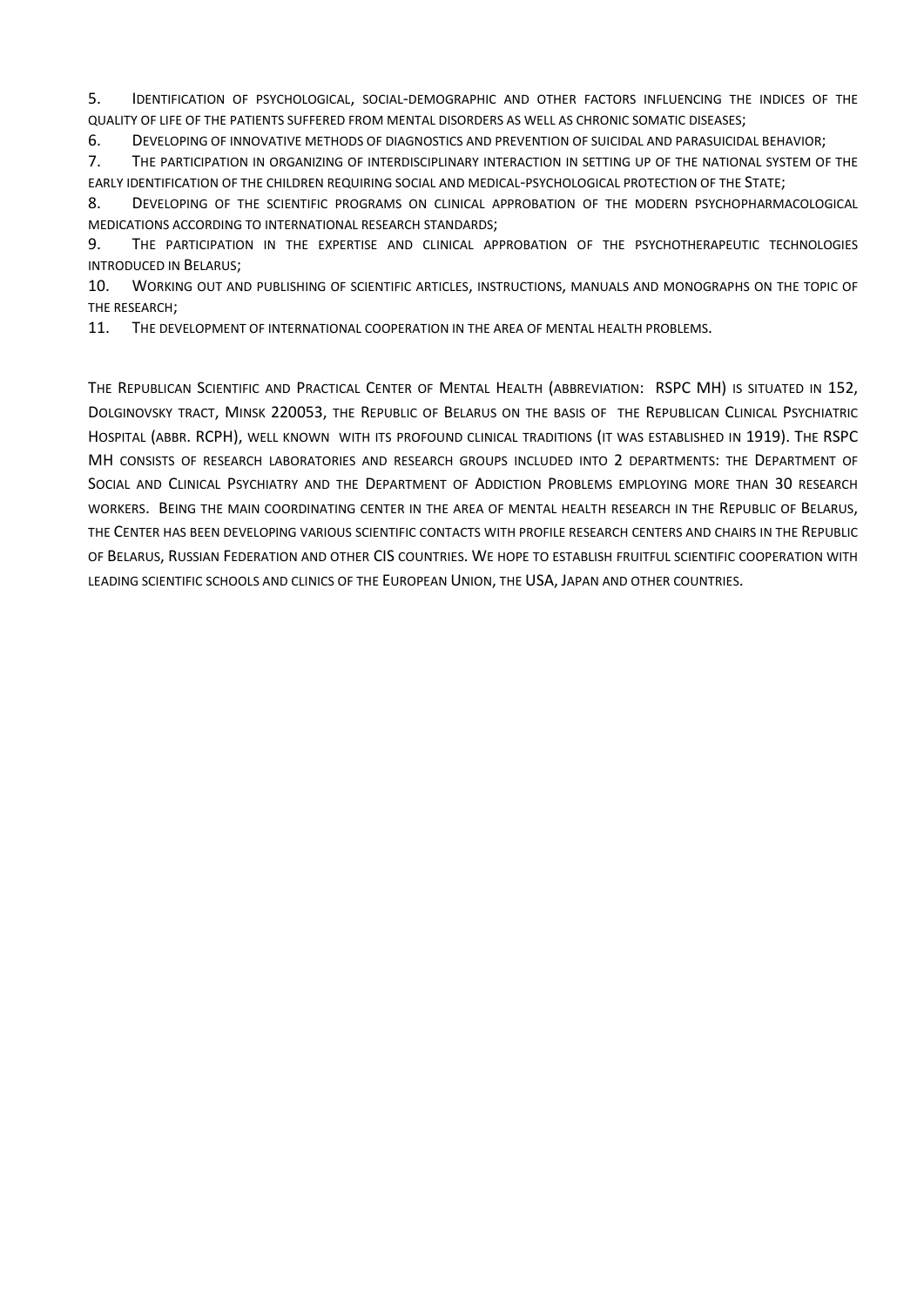## **CURRICULUM VITAE**

**First Name, Surname: Sergey Igumnov**

| Date of Birth:                       | 11 November, 1967                                                                                                                                                     |  |  |
|--------------------------------------|-----------------------------------------------------------------------------------------------------------------------------------------------------------------------|--|--|
| <b>Investigational Site</b>          | State Institution "Republican Scientific and Practical Center for Mental<br>Health" (SI "RSPC Mental Health"), 152 Dolginovsky trakt, Minsk 220053,<br><b>Belarus</b> |  |  |
| <b>Phone No.:</b><br>Fax No.:        | +375 17 289 80 64<br>+375 17 289 80 48                                                                                                                                |  |  |
| e-mail address:                      | sigumnov67@gmail.com                                                                                                                                                  |  |  |
| Languages; [Optional in<br>template] | Read 図<br>Written 図 Spoken 図<br><b>English</b>                                                                                                                        |  |  |

**Education at University/Medical School Level:**

| <b>Field</b>                                                                                       | from<br>(year) | to (year) | <b>Place</b>                                                                                                                                                                                     | Qualification                               |
|----------------------------------------------------------------------------------------------------|----------------|-----------|--------------------------------------------------------------------------------------------------------------------------------------------------------------------------------------------------|---------------------------------------------|
| <b>Pediatrics</b>                                                                                  | 1984           | 1990      | <b>Minsk, Minsk State</b><br><b>Medical Institute</b>                                                                                                                                            | MD                                          |
| <b>General Psychiatry, post-</b><br>graduate medical practice<br>(internship)                      | 1990           | 1991      | <b>Minsk, Minsk State</b><br><b>Medical Institute</b>                                                                                                                                            | General<br><b>Psychiatrist</b>              |
| <b>General Psychiatry, post-</b><br>graduate research practice                                     | 1992           | 1994      | <b>Minsk, Minsk State</b><br><b>Medical Institute</b>                                                                                                                                            | Ph.D.                                       |
| <b>Radiobiology and General</b><br>Psychiatry, post-graduate<br>medical practice<br>(doctoranture) | 1996           | 1999      | <b>Moscow, Russian</b><br><b>Federation, Serbski</b><br><b>Research Centre of Social</b><br>and Forensic Psychiatry<br>and Federal Research<br><b>Centre "Institute of</b><br><b>Biophysics"</b> | <b>Doctor of Medical</b><br><b>Sciences</b> |

| <b>Details of Medical License,</b>                |                                                                                                                                                                                                                                                                                                                          |
|---------------------------------------------------|--------------------------------------------------------------------------------------------------------------------------------------------------------------------------------------------------------------------------------------------------------------------------------------------------------------------------|
| <b>Certification, etc.</b>                        | 1990, Diploma TB-I, №016221<br>1991, Certification № 026<br>1995, Diploma KT 004051<br>2000, Diploma ДН 00703                                                                                                                                                                                                            |
| <b>Examinations for</b>                           |                                                                                                                                                                                                                                                                                                                          |
| Speciality(ies) (Speciality,                      |                                                                                                                                                                                                                                                                                                                          |
| year):                                            | 1991, Child and Adolescent Psychiatry (Moscow)<br>1991, General Psychiatry (Minsk)<br>1995, Psychotherapy (Minsk)<br>1996, Child and Adolescent Psychotherapy (S.-Petersburg)<br>1998, Psychopharmacology (Moscow)<br>2001, Adolescent Addiction Problems (Minsk)<br>2007, №0350025, Clinical Psychology (S.-Petersburg) |
| <b>Post Graduate Positions:</b><br><b>Belarus</b> | 1990-1991, resident, Minsk State Medical Institute, Minsk,                                                                                                                                                                                                                                                               |
|                                                   | 1991-1995, psychiatrist, Republican Health Centre for Radiation<br><b>Medicine, Minsk, Belarus</b>                                                                                                                                                                                                                       |
|                                                   | 1995-2000, Assistant Professor, Psychotherapy & Medical<br>Psychology Department of Belarusian State Medical Academy<br>for Postgraduate Education, Minsk, Belarus                                                                                                                                                       |